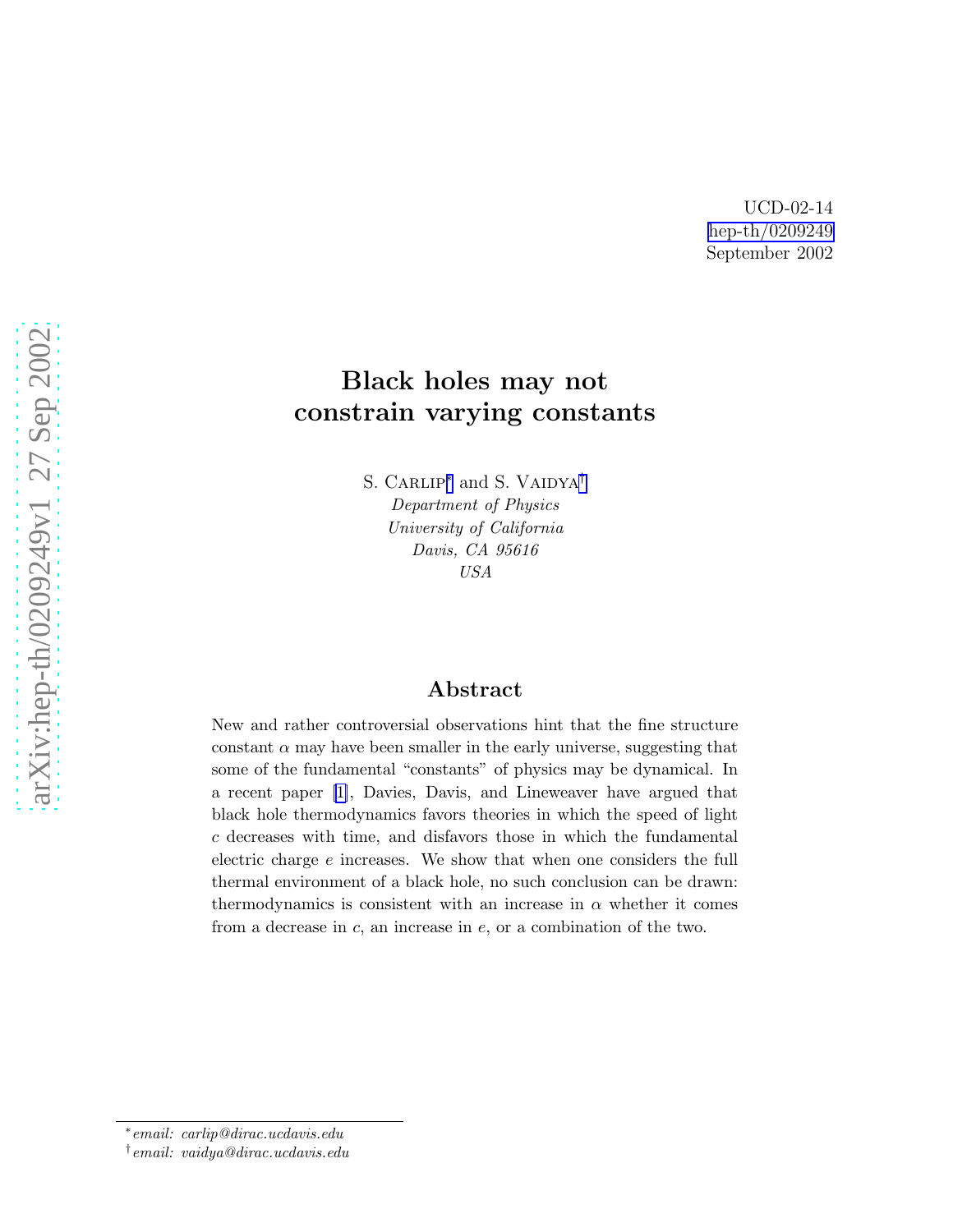Recent observations of spectral lines of distant quasars have suggested that the fine structure constant  $\alpha = e^2/\hbar c$  may have been slightly smaller in the very early universe [\[2](#page-3-0)]. Although these claims are still tentative and rather controversial, they have helped rekindle interest in Dirac's old idea[[3\]](#page-3-0) that the fundamental "constants" of physics may vary in time. In a recent Brief Communication to Nature, Davies, Davis, and Lineweaver have argued that black hole thermodynamics favors theories in which the speed of light c decreases in time, and disfavors those in which the fundamental electric charge e increases [\[1\]](#page-3-0). We show here that when one considers the full thermal environment of a black hole, no such conclusion can be drawn.

The fine structure constant depends on the fundamental charge e, Planck's constant  $\hbar$ , and the speed of light c, and it is natural to ask which of these varies. $*$  Davies et al. offer an ingenious argument. A black hole with mass M and charge  $Q = ne$  has an entropy [\[5\]](#page-3-0)

$$
S/k = \frac{\pi G}{\hbar c} \left[ M + \sqrt{M^2 - n^2 e^2 / G} \right]^2 \tag{1}
$$

Evidently an increase in e will decrease this entropy, apparently violating the generalized second law of thermodynamics, while a decrease in  $\hbar$  or c will increase the entropy.

As Davies et al. point out, though, such entropic considerations should take into account not just the black hole, but its surroundings as well. An isolated black hole is never in thermal equilibrium: it will always decay by Hawking radiation and, if it is charged, by Schwinger pair production  $[6]$  as well. These processes decrease S, but they do not violate the second law, since the decrease is compensated by an increase in the entropy of the environment.

To study the full thermodynamics of "varying constants," one may try to examine the detailed dynamics of heat flow and entropy between a black hole and its environment. A simpler alternative is to consider a proper thermodynamic ensemble, that is, a black hole in a heat bath. To obtain an equilibrium, one must consider a black hole in a "box" of radius  $r_B$ , with fixed temperature T and charge Q (canonical ensemble) or fixed temperature T and electrostatic potential  $\phi$  (grand canonical ensemble) at the boundary. For charged black holes, such ensembles were first studied by Braden et al. [\[7\]](#page-3-0). In the canonical ensemble, the total entropy takes the form  $S = \pi {r_B}^2 x^2$ , where x is determined by the seventh-order equation

$$
x^{5}(x - q^{2})(x - 1) + b^{2}(x^{2} - q^{2})^{2} = 0
$$
\n(2)

with  $q = \sqrt{G}Q/r_Bc^2$  and  $b = \hbar c/4\pi r_B kT$ .

While no analytical solution of (2) is possible for generic charge and temperature, a numerical solution is straightforward. Figure 1 shows a graph of  $S_B \equiv S/r_B^2$  against  $q^2$  and b, restricted to the highest-entropy configuration. It is apparent—and may be confirmed with more detailed numerical study—that the total entropy *increases* with increasing  $q^2$ , and thus with increasing  $\alpha$ . For the grand canonical ensemble, exact analytic results can be found, and the conclusion is the same. Black hole thermodynamics thus militates against

<sup>\*</sup>Variationof dimensionful constants is inherently ambiguous [[4\]](#page-3-0); here, we take "varying  $e$ " to mean "suitable variation of all dimensionless quantities that depend on e."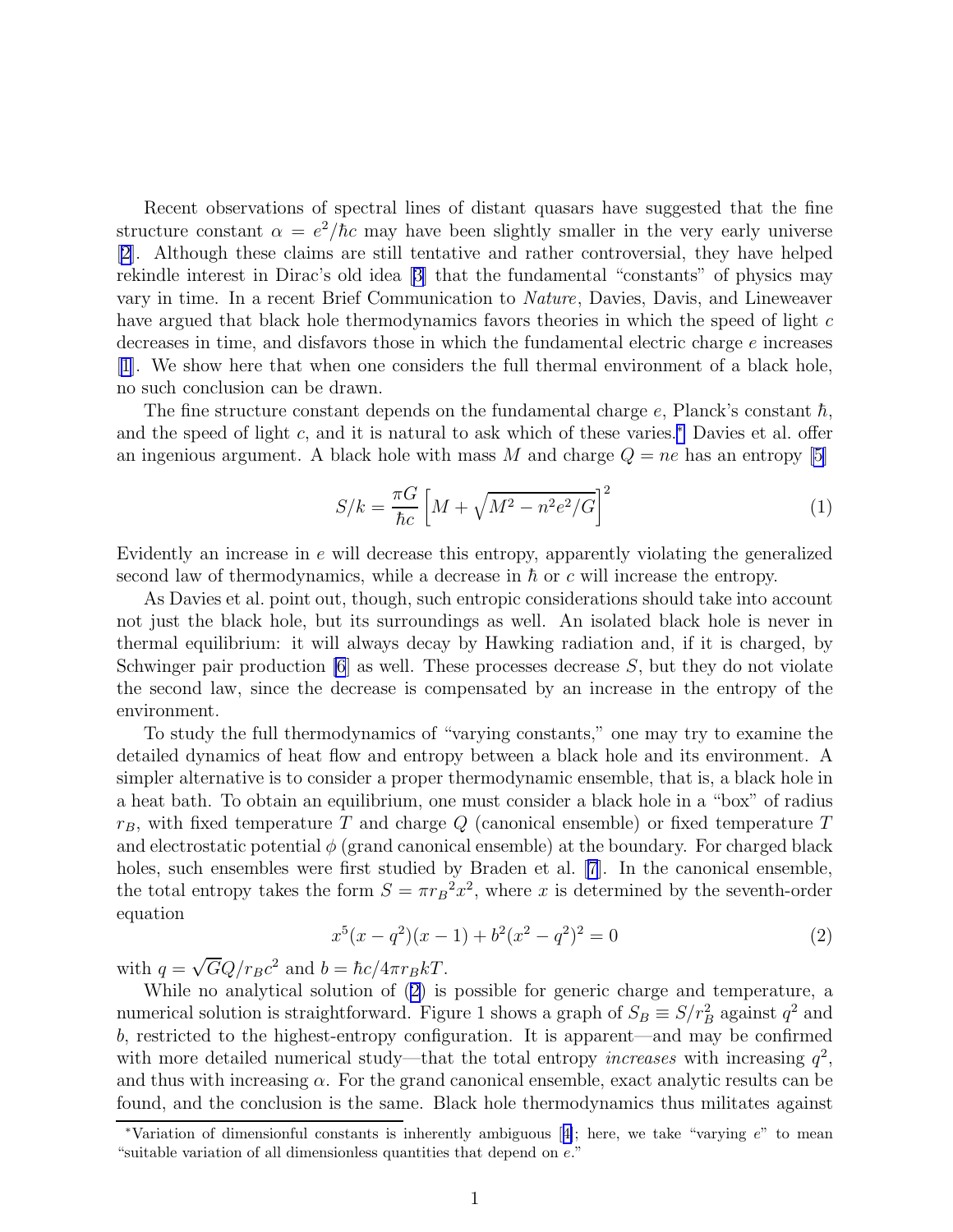

Figure 1: Entropy as a function of  $q^2$  and b.

models in which the fundamental charge e decreases, but places no restrictions on models in which e increases.

How can one reconcile this result with the argument of Davies et al.? Note first that the Hawking temperature,

$$
kT_H = \frac{\hbar c^3}{8\pi G} \frac{\sqrt{M^2 - n^2 e^2/G}}{2M^2 - n^2 e^2/G + 2M\sqrt{M^2 - n^2 e^2/G}}
$$
(3)

decreases with increasing e. As e increases, a black hole will thus cool below the ambient temperature of the heat bath, and will absorb heat, increasing its mass. By the first law of thermodynamics, the net change in entropy is

$$
dS = \frac{1}{T} \left( dE - \phi dQ \right) \tag{4}
$$

and it may be checked explicitly that the increase in quasilocal energy  $E$  more than compensates for the direct effect of changing Q.

Of course, thermodynamic arguments of this sort only describe relationships among equilibria, and not the details of the transitions between equilibria. In some ways, this is an advantage: our results are rather insensitive to the details of a theory describing "varying constants," requiring only that conventional black hole thermodynamics hold at equilibria at which  $\alpha$  is constant. On the other hand, this generality allows some loopholes: one could, for instance, imagine a scenario in which an abrupt change in  $\alpha$  led to an initial decrease in entropy, which then grew only slowly as heat was redistributed.

To analyze such possibilities, though, there is no substitute for a detailed dynamical model. In particular, any theory with a variable fine structure constant necessarily contains